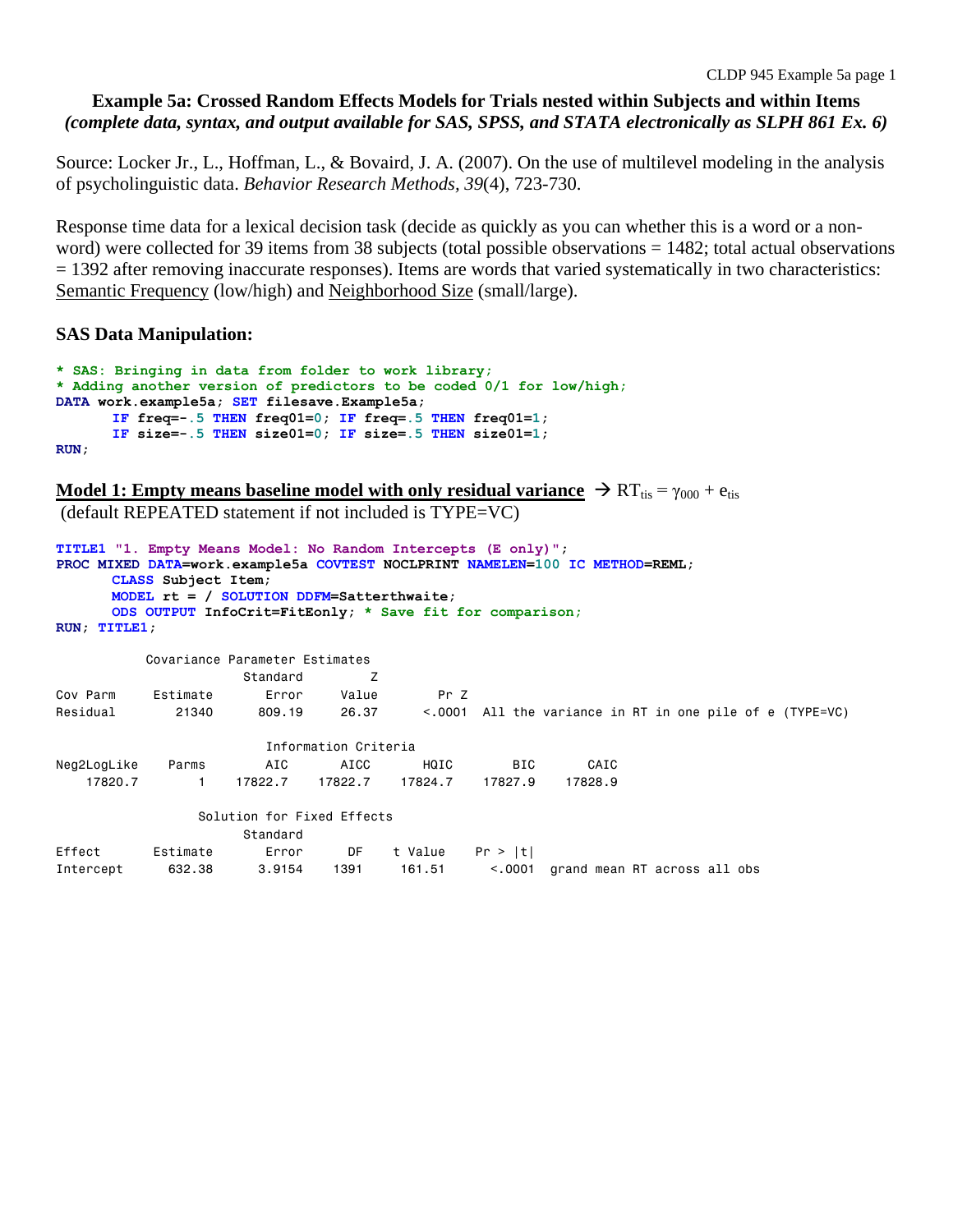**Model 2: Is there significant mean RT variation across subjects?**  $\rightarrow$  RT<sub>tis</sub> =  $\gamma_{000}$  + U<sub>00s</sub> + e<sub>tis</sub>

| RUN; TITLE1; | CLASS Subject Item;  | TITLE1 "2. Random Intercept for Subjects Model";<br>PROC MIXED DATA=work.example5a COVTEST NOCLPRINT NAMELEN=100 IC METHOD=REML;<br>MODEL $rt = /$ SOLUTION DDFM=Satterthwaite;<br>RANDOM INTERCEPT /SUBJECT=Subject TYPE=UN;<br>ODS OUTPUT InfoCrit=FitRandSubjects; |                      |         |            |         | * Level 2 variance for subjects;<br>* Save fit for comparison; |  |
|--------------|----------------------|-----------------------------------------------------------------------------------------------------------------------------------------------------------------------------------------------------------------------------------------------------------------------|----------------------|---------|------------|---------|----------------------------------------------------------------|--|
|              |                      | Covariance Parameter Estimates                                                                                                                                                                                                                                        |                      |         |            |         |                                                                |  |
|              |                      |                                                                                                                                                                                                                                                                       | Standard             | Z       |            |         |                                                                |  |
| Cov Parm     | Subject              | Estimate                                                                                                                                                                                                                                                              | Error                | Value   | Pr Z       |         |                                                                |  |
| UN(1,1)      | subject              | 5167.07                                                                                                                                                                                                                                                               | 1305.09              | 3.96    |            |         | <.0001 Variance across SUBJECTS in mean RT                     |  |
| Residual     |                      | 16307                                                                                                                                                                                                                                                                 | 626.74               | 26.02   |            |         | <.0001 Leftover trial-to-trial variance                        |  |
| DF<br>1      | Chi-Square<br>280.44 | Null Model Likelihood Ratio Test<br>Pr > Chisq<br>< 0.001                                                                                                                                                                                                             |                      |         |            |         |                                                                |  |
|              |                      |                                                                                                                                                                                                                                                                       | Information Criteria |         |            |         |                                                                |  |
| Neg2LogLike  | Parms                | AIC                                                                                                                                                                                                                                                                   | AICC                 | HQIC    | <b>BIC</b> | CAIC    |                                                                |  |
| 17540.3      | $\mathbf{2}$         | 17544.3                                                                                                                                                                                                                                                               | 17544.3              | 17545.4 | 17547.5    | 17549.5 |                                                                |  |
|              |                      | Solution for Fixed Effects<br>Standard                                                                                                                                                                                                                                |                      |         |            |         |                                                                |  |
| Effect       | Estimate             | Error                                                                                                                                                                                                                                                                 | DF                   | t Value | Pr >  t    |         |                                                                |  |
| Intercept    | 631.42               | 12,1540                                                                                                                                                                                                                                                               | 37                   | 51.95   |            |         | <.0001 grand mean RT across all obs                            |  |
|              |                      | If total RT variance $= 21,474$ , then                                                                                                                                                                                                                                |                      |         |            |         |                                                                |  |

5,167 / 21,474 = 24% is between subjects  $16,307 / 21,474 = 76\%$  is within subjects

**Is there significant variation in mean RT across subjects—is that new 24% > 0%?**

### **\* Calculate difference in model fit relative to e-only model; %***FitTest***(FitFewer=FitEonly, FitMore=FitRandSubjects);**

Likelihood Ratio Test for FitEonly vs. FitRandSubjects

|                 | Neg2Log |       |         |            |         |        |        |
|-----------------|---------|-------|---------|------------|---------|--------|--------|
| Name            | ∟ike    | Parms | AIC     | <b>BIC</b> | DevDiff | DFdiff | Pvalue |
| FitEonlv        | 17820.7 |       | 17822.7 | 17827.9    |         |        |        |
| FitRandSubiects | 17540.3 | 2     | 17544.3 | 17547.5    | 280.439 |        |        |

*Note that in this case, this LRT for the improvement in model fit appears elsewhere on the page!*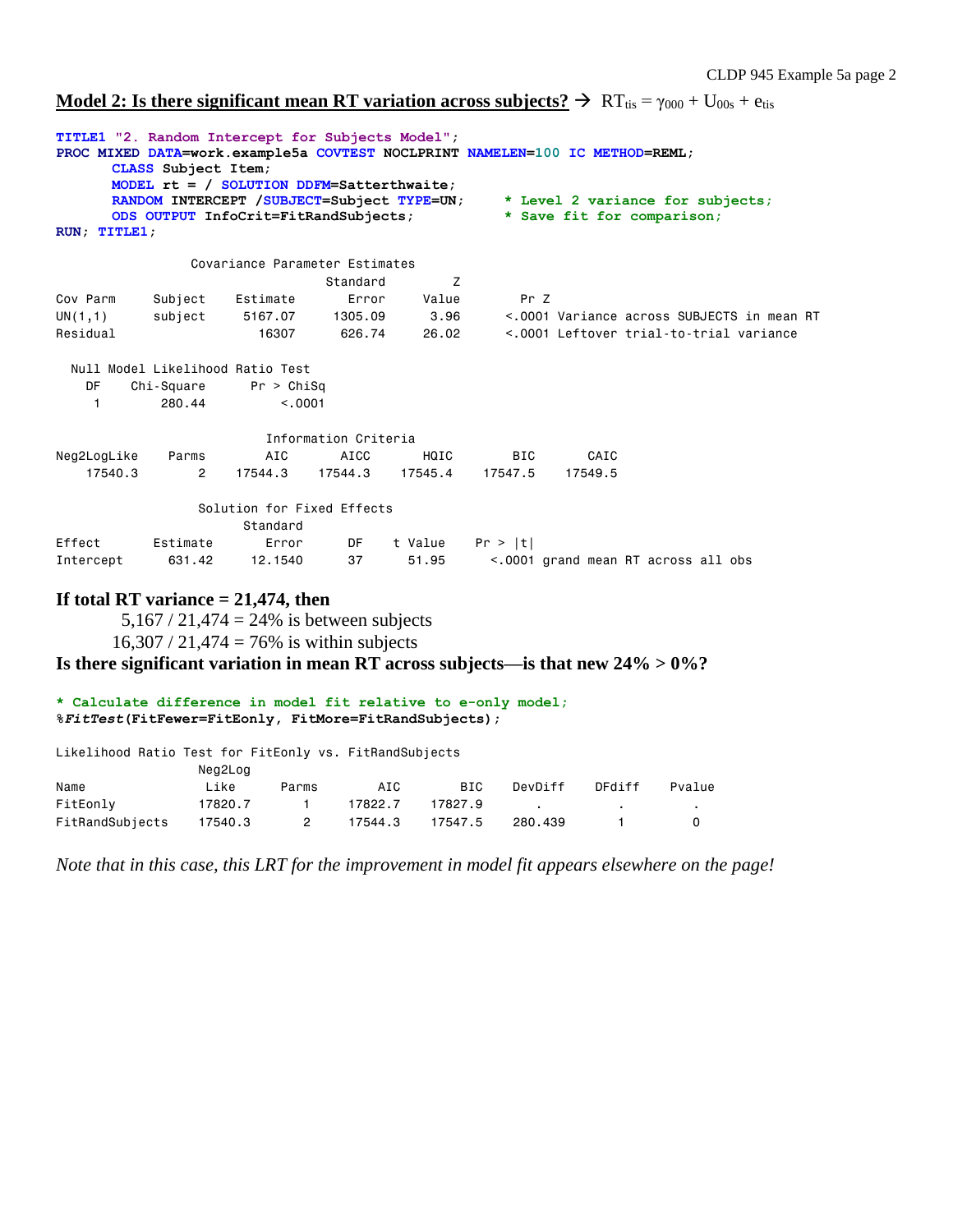**Model 3: Is there significant mean RT variation across items?**  $\rightarrow$  RT<sub>tis</sub> =  $\gamma_{000}$  + U<sub>00s</sub> + U<sub>0i0</sub> + e<sub>tis</sub>

```
TITLE1 "3. Random Intercepts for Subjects and Items: Crossed Model";
PROC MIXED DATA=work.example5a COVTEST NOCLPRINT NAMELEN=100 IC METHOD=REML;
     CLASS Subject Item;
     MODEL rt = / SOLUTION DDFM=Satterthwaite;
     RANDOM INTERCEPT / SUBJECT=Item TYPE=UN; * Level 2 variance for items;
     RANDOM INTERCEPT / SUBJECT=Subject TYPE=UN; * Level 2 variance for subjects;
     ODS OUTPUT InfoCrit=FitRandItems CovParms=CovEmpty; * Save fit, variances to compare;
RUN; TITLE1;
               Covariance Parameter Estimates
                           Standard Z
Cov Parm Subject Estimate Error Value Pr Z
UN(1,1) item 2409.36 678.04 3.55 0.0002 Intercept Variance across ITEMS in mean RT
UN(1,1) subject 5166.81 1292.78 4.00 <.0001 Intercept Variance across SUBJECTS in mean RT
Residual 14344 559.99 25.61 <.0001 Leftover trial-to-trial residual variance
  Null Model Likelihood Ratio Test
    DF Chi-Square Pr > ChiSq
    2 380.84 <.0001
                       Information Criteria
Neg2LogLike Parms AIC AICC HQIC BIC CAIC
   17439.9 3 17445.9 17445.9 17439.9 17439.9 17442.9
               Solution for Fixed Effects
                  Standard<br>Error
Effect Estimate Error DF t Value Pr > |t|
Intercept 635.33 14.4301 59.4 44.03 <.0001
```
## **If total variance now = 21,920, then…**

 $5,167 / 21,920 = 24\%$  is between subjects  $2,409 / 21,920 = 11\%$  is between items  $14,344 / 21,920 = 65\%$  is within subjects and items (subject x item interaction)

## **Is there significant variation in mean RT across items—is that new 11% > 0%?**

```
* Calculate difference in model fit relative to random subjects model;
%FitTest(FitFewer=FitRandSubjects, FitMore=FitRandItems);
```
Likelihood Ratio Test for FitRandSubjects vs. FitRandItems Neg2Log

| Name            | Like    | Parms | AIC     | BIC.    | DevDiff | DFdiff | Pvalue |
|-----------------|---------|-------|---------|---------|---------|--------|--------|
| FitRandSubjects | 17540.3 | 2     | 17544.3 | 17547.5 |         |        |        |
| FitRandItems    | 17439.9 |       | 17445.9 | 17439.9 | 100.399 |        |        |

## **Calculate 95% random effects confidence intervals for each random intercept: 95% CI = fixed effect ± 1.96\*SQRT(variance)**

Subject Intercept CI =  $635 \pm 1.96*$  SORT(5167) = 494 to 776 *95% of the individual subject mean RTs are expected to fall between 494 and 776 ms*

Item Intercept CI =  $635 \pm 1.96*$  SQRT(2409) = 539 to 732 *95% of the individual item mean RTs are expected to fall between 539 and 732 ms*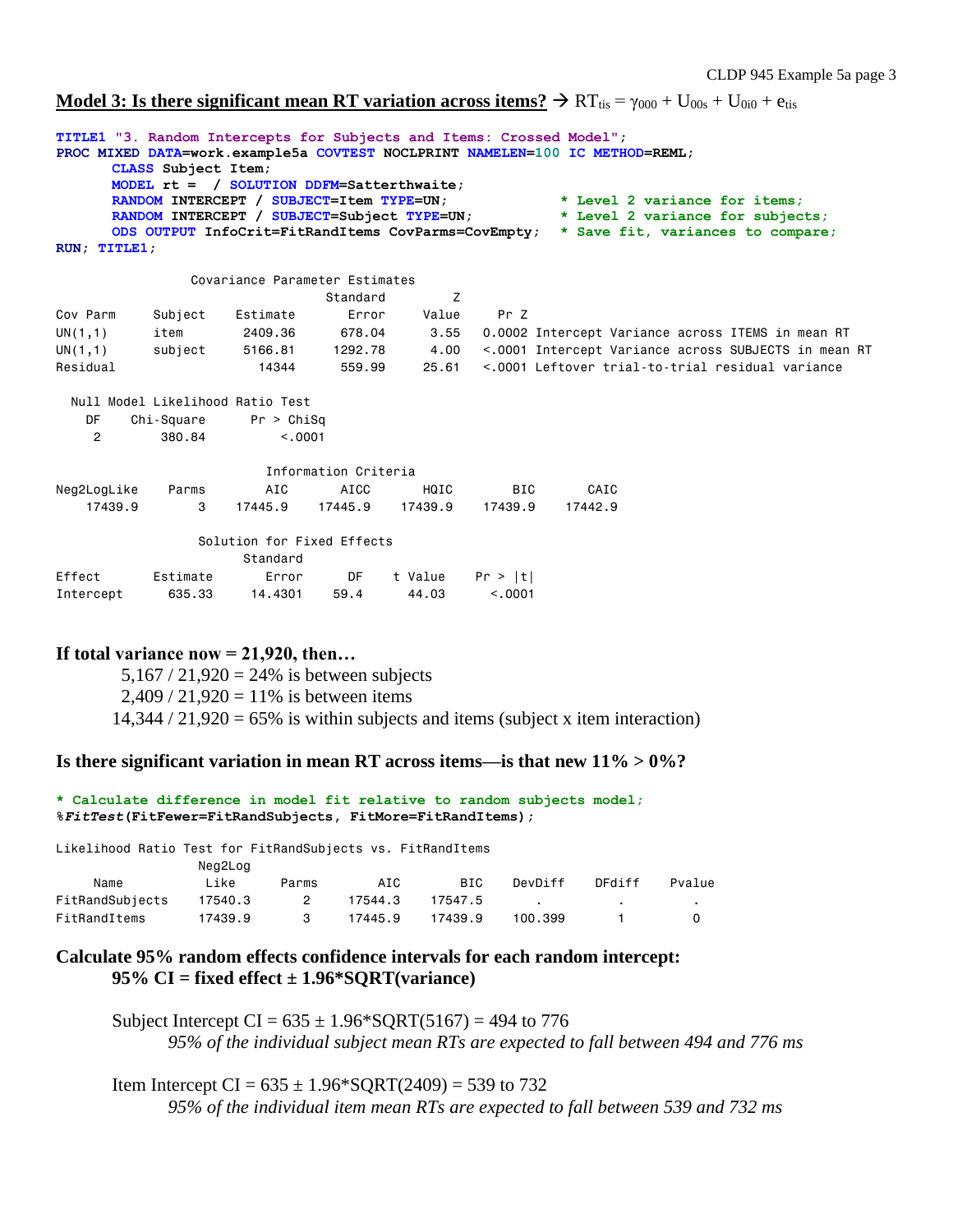### **Model 4a: Are there significant fixed effects of the item predictors (continuous Frequency and Size)?**

 $\rightarrow RT_{\text{tis}} = \gamma_{000} + \gamma_{010}$ (Freq<sub>i</sub>) +  $\gamma_{020}$ (Size<sub>i</sub>) +  $\gamma_{030}$ (Freq<sub>i</sub>)(Size<sub>i</sub>) + U<sub>00s</sub> + U<sub>0i0</sub> + e<sub>tis</sub>

```
TITLE1 "4a. Random Subjects by Random Items Crossed Predictive Model";
TITLE2 "Freq01 and Size01 are not on CLASS statement, so are continuous";
PROC MIXED DATA=work.example5a COVTEST NOCLPRINT NAMELEN=100 IC METHOD=REML;
      CLASS Subject Item;
      * | operator estimates all possible main effects and interactions up to @ order;
      MODEL rt = freq01|size01@2 / SOLUTION DDFM=Satterthwaite OUTPM=ItemPred;
      RANDOM INTERCEPT / SUBJECT=Item TYPE=UN; * Level 2 variance for items;
      RANDOM INTERCEPT / SUBJECT=Subject TYPE=UN; * Level 2 variance for subjects;
      ODS OUTPUT InfoCrit=FitItem CovParms=CovItem; * Save fit, variances to compare;
* Getting cell means (traditional for Regression);
      ESTIMATE "RT for Low Freq, Small Size" intercept 1 freq01 0 size01 0 freq01*size01 0;
      ESTIMATE "RT for Low Freq, Large Size" intercept 1 freq01 0 size01 1 freq01*size01 0;
      ESTIMATE "RT for High Freq, Small Size" intercept 1 freq01 1 size01 0 freq01*size01 0;
      ESTIMATE "RT for High Freq, Large Size" intercept 1 freq01 1 size01 1 freq01*size01 1;
* Getting marginal means (traditional for ANOVA);
      ESTIMATE "RT for Low Freq" intercept 1 freq01 0 size01 .5 freq01*size01 0;
      ESTIMATE "RT for High Freq" intercept 1 freq01 1 size01 .5 freq01*size01 .5;
                                     \frac{1}{2} intercept 1 freq01 .5 size01 0 freq01*size01 0;
      ESTIMATE "RT for Large Size" intercept 1 freq01 .5 size01 1 freq01*size01 .5;
      ESTIMATE "Grand Mean for All" intercept 1 freq01 .5 size01 .5 freq01*size01 .25;
* Getting all possible simple effects (more useful);
      ESTIMATE "Simple Freq Effect for Small Size" freq01 1 freq01*size01 0;
      ESTIMATE "Simple Freq Effect for Large Size" freq01 1 freq01*size01 1;
      ESTIMATE "Simple Size Effect for Low Freq" size01 1 freq01*size01 0;
      ESTIMATE "Simple Size Effect for High Freq" size01 1 freq01*size01 1;
* Getting all possible marginal effects (traditional for ANOVA, less useful);
      ESTIMATE "Marginal Freq Effect" freq01 1 freq01*size01 .5;
      ESTIMATE "Marginal Size Effect" size01 1 freq01*size01 .5;
RUN; TITLE2;
                Covariance Parameter Estimates
                              Standard Z
Cov Parm Subject Estimate Error Value Pr > Z
UN(1,1) item 1692.07 526.60 3.21 0.0007 Intercept Variance across ITEMS in mean RT
UN(1,1) subject 5168.48 1293.11 4.00 <.0001 Intercept Variance across SUBJECTS in mean RT
Residual 14341 559.79 25.62 <.0001 Leftover trial-to-trial residual variance
  Null Model Likelihood Ratio Test
                                  This is the test of whether we need anything in the G matrix. 
    DF Chi-Square Pr > ChiSq
                                  G still has 2 random intercept variances (subjects, items). 2 356.19 <.0001
                        Information Criteria
Neg2LogLike Parms AIC AICC HQIC BIC CAIC
 17402.4 3 17408.4 17408.5 17402.4 17402.4 17405.4
Solution for Fixed Effects \rightarrow are SIMPLE MAIN EFFECTS (0=0)
                         Standard
Effect Estimate Error DF t Value Pr > |t|
Intercept 615.78 18.5739 60.7 33.15 <.0001 
                                                                      Low Freq High Freq
freq01 70.0204 20.5952 32.4 3.40 0.0018
                                                               700
size01 4.4350 20.4202 31.4 0.22 0.8295
                                                               680
freq01*size01 -72.0301 29.3756 31.8 -2.45 0.0199
                                                               660
                                                             (ms)640
Type 3 Tests of Fixed Effects \rightarrow are SIMPLE MAIN EFFECTS (0=0) STILL
                                                             ĿΕ
                                                               620
 Num Den
Effect DF DF F Value Pr > F
                                                               600
freq01 1 32.4 11.56 0.0018
                                                               580
                                                                       Small
                                                                                    Large
size01 1 31.4 0.05 0.8295
                                                                         Neighborhood Size
freq01*size01 1 31.8 6.01 0.0199
```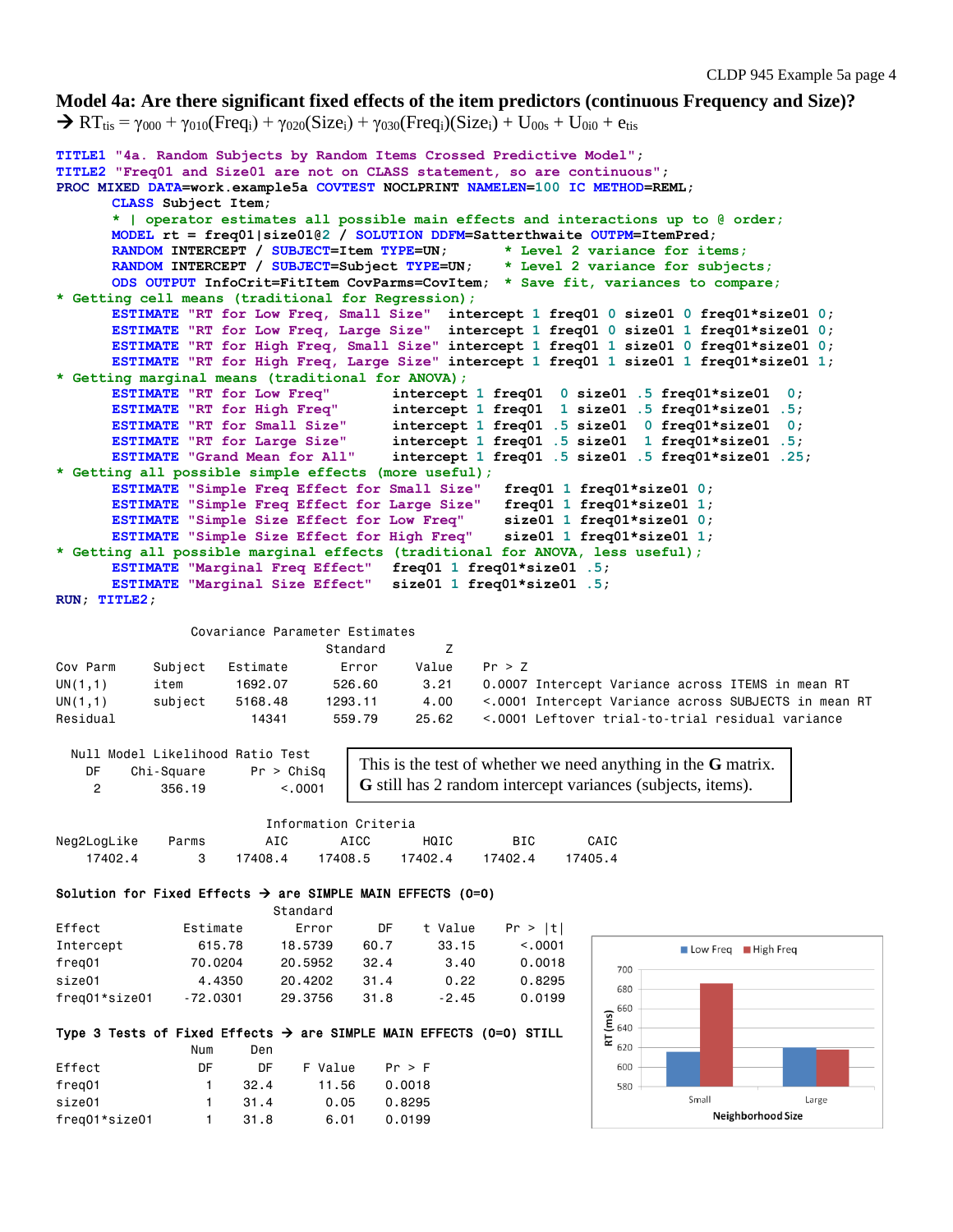|                                                                                                                   | Estimates  |          |      |                                                       |          |                         |  |  |  |  |  |
|-------------------------------------------------------------------------------------------------------------------|------------|----------|------|-------------------------------------------------------|----------|-------------------------|--|--|--|--|--|
|                                                                                                                   |            | Standard |      |                                                       |          |                         |  |  |  |  |  |
| Label                                                                                                             | Estimate   | Error    | DF   | t Value                                               | Pr >  t  |                         |  |  |  |  |  |
| RT for Low Freq, Small Size                                                                                       | 615.78     | 18,5739  | 60.7 | 33.15                                                 |          | $<.0001$ CELL MEANS     |  |  |  |  |  |
| RT for Low Freq, Large Size                                                                                       | 620.22     | 18,5482  | 60.3 | 33.44                                                 | < 0.0001 |                         |  |  |  |  |  |
| RT for High Freq, Small Size                                                                                      | 685.80     | 18,7416  | 62.7 | 36.59                                                 | < 0.001  |                         |  |  |  |  |  |
| RT for High Freq, Large Size                                                                                      | 618.21     | 19.1504  | 58.8 | 32.28                                                 | < 0.001  |                         |  |  |  |  |  |
| RT for Low Freq                                                                                                   | 618,00     | 15,5006  | 62.5 | 39.87                                                 |          | <.0001 MARGINAL MEANS   |  |  |  |  |  |
| RT for High Freq                                                                                                  | 652,01     | 15,7322  | 63.5 | 41.44                                                 | < 0.001  |                         |  |  |  |  |  |
| RT for Small Size                                                                                                 | 650.79     | 15,5588  | 63.4 | 41.83                                                 | < .0001  |                         |  |  |  |  |  |
| RT for Large Size                                                                                                 | 619.21     | 15,6749  | 62.7 | 39.50                                                 | < .0001  |                         |  |  |  |  |  |
| Grand Mean for All                                                                                                | 635,00     | 13,7824  | 53.9 | 46.07                                                 | < 0.001  |                         |  |  |  |  |  |
| Simple Freq Effect for Small Size                                                                                 | 70,0204    | 20,5952  | 32.4 | 3.40                                                  |          | 0.0018 SIMPLE EFFECTS   |  |  |  |  |  |
| Simple Freq Effect for Large Size                                                                                 | $-2.0097$  | 20.9460  | 31.2 | $-0.10$                                               | 0.9242   |                         |  |  |  |  |  |
| Simple Size Effect for Low Freq                                                                                   | 4.4350     | 20.4202  | 31.4 | 0.22                                                  | 0.8295   |                         |  |  |  |  |  |
| Simple Size Effect for High Freq                                                                                  | $-67.5951$ | 21.1176  | 32.2 | $-3,20$                                               | 0.0031   |                         |  |  |  |  |  |
| Marginal Freq Effect                                                                                              | 34,0053    | 14,6873  | 31.8 | 2.32                                                  |          | 0.0272 MARGINAL EFFECTS |  |  |  |  |  |
| Marginal Size Effect                                                                                              | $-31.5801$ | 14,6880  | 31.8 | $-2.15$                                               | 0.0393   |                         |  |  |  |  |  |
| * Get total R2;<br>PROC CORR DATA=ItemPred; VAR pred rt; RUN;<br>Pred<br>rt                                       |            |          |      |                                                       |          |                         |  |  |  |  |  |
| rt                                                                                                                | 0.17421    | 1,00000  |      | $\rightarrow$ .17421^2 = Overall R <sup>2</sup> = .03 |          |                         |  |  |  |  |  |
| Response Time in Milliseconds                                                                                     | < .0001    |          |      |                                                       |          |                         |  |  |  |  |  |
| * Calculate PseudoR2 relative to empty means model;<br>%PseudoR2(NCov=3, CovFewer=CovEmpty, CovMore=CovItemPred); |            |          |      |                                                       |          |                         |  |  |  |  |  |

| PsuedoR2    | (% Reduction) for CovEmpty vs. CovItemPred |         |          |         |        |         |                |
|-------------|--------------------------------------------|---------|----------|---------|--------|---------|----------------|
| Name        | CovParm                                    | Subject | Estimate | StdErr  | ZValue | ProbZ   | PseudoR2       |
| CovEmpty    | UN(1,1)                                    | item    | 2409.36  | 678.04  | 3.55   | 0.0002  | $\blacksquare$ |
| CovEmpty    | UN(1,1)                                    | subject | 5166.81  | 1292.78 | 4.00   | < 0.001 | ٠              |
| CovEmpty    | Residual                                   |         | 14344    | 559.99  | 25.61  | < 0.001 | $\blacksquare$ |
| CovItemPred | UN(1,1)                                    | item    | 1692.07  | 526.60  | 3.21   | 0.0007  | 0.29771        |
| CovItemPred | UN(1,1)                                    | subject | 5168.48  | 1293.11 | 4.00   | < 0.001 | $-0.00032$     |
| CovItemPred | Residual                                   |         | 14341    | 559.79  | 25.62  | < 0.001 | 0.00018        |

**Why didn't we explain any subject or residual variance?**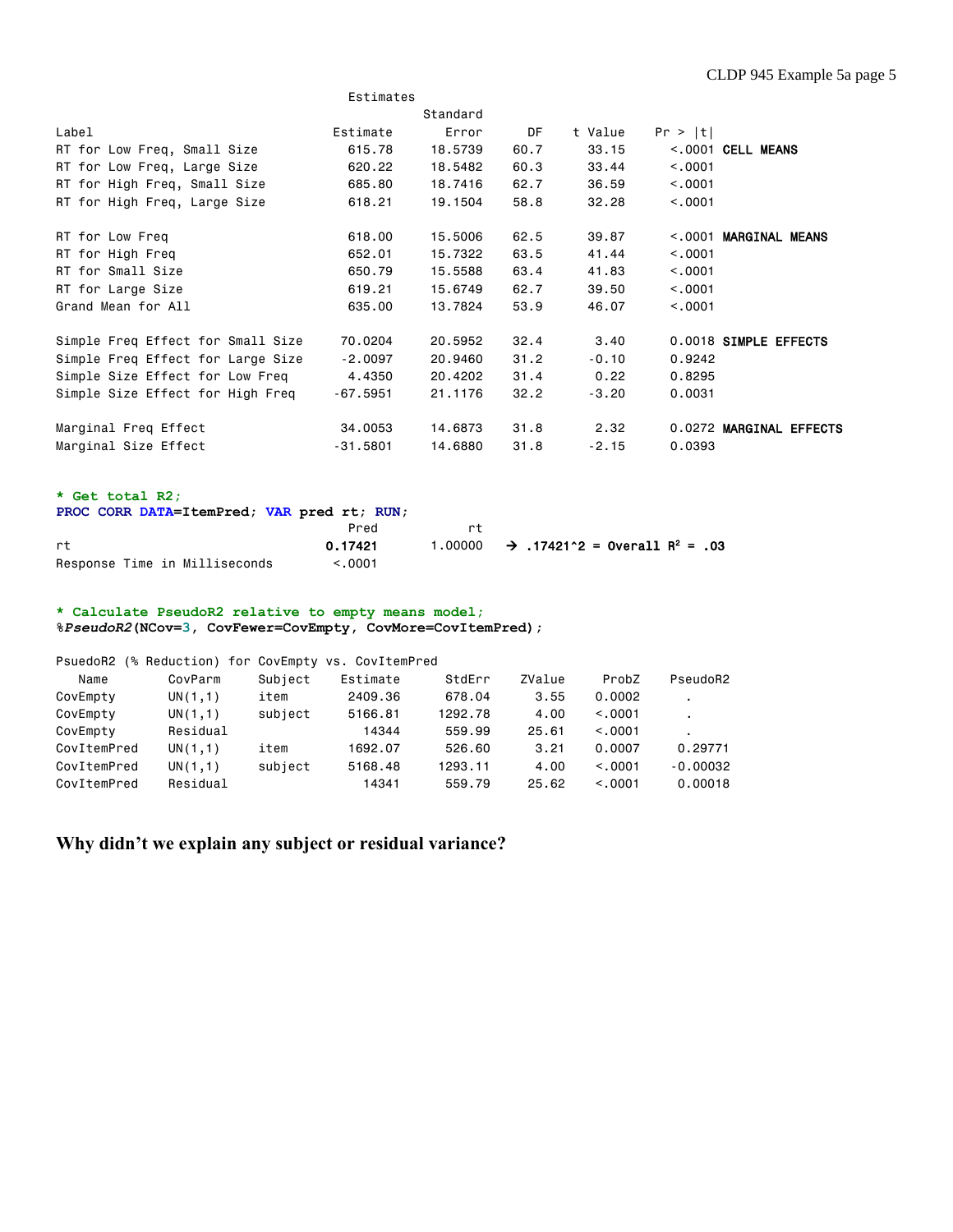## **Model 4b: Are there significant fixed effects of the item predictors Frequency and Size? SAME MODEL, JUST USING CLASS STATEMENT INSTEAD FOR DEMONSTRATION**

 $\rightarrow RT_{\text{tis}} = \gamma_{000} + \gamma_{010}$ (Freq<sub>i</sub>) +  $\gamma_{020}$ (Size<sub>i</sub>) +  $\gamma_{030}$ (Freq<sub>i</sub>)(Size<sub>i</sub>) + U<sub>00s</sub> + U<sub>0i0</sub> + e<sub>tis</sub>

```
TITLE1 "4b. Random Subjects by Random Items Crossed Predictive Model";
TITLE2 "Using CLASS statement to get cell means and comparisons VIA LSMEANS";
PROC MIXED DATA=work.example5a COVTEST NOCLPRINT NAMELEN=100 IC METHOD=REML;
      * Add freq and size to CLASS statement to use LSMEANS;
      CLASS Subject Item freq01 size01;
      * | operator estimates all possible main effects and interactions up to @ order;
      MODEL rt = freq01|size01@2 / SOLUTION DDFM=Satterthwaite OUTPM=ItemPred;
      RANDOM INTERCEPT / SUBJECT=Item TYPE=UN; * Level 2 variance for items;
      RANDOM INTERCEPT / SUBJECT=Subject TYPE=UN; * Level 2 variance for subjects;
      ODS OUTPUT InfoCrit=FitRandItem CovParms=CovItemPred; * Save fit, variances to compare;
      * Requesting marginal means per condition (what Type 3 tests are for);
      LSMEANS freq01 size01; 
      * Requesting F-tests for simple main effects (more useful than marginal);
      LSMEANS freq01*size01 / SLICE=freq01 SLICE=size01;
```

```
RUN; TITLE1; TITLE2;
```
#### Solution for Fixed Effects  $\rightarrow$  are SIMPLE MAIN EFFECTS (BUT highest=0 given CLASS statement)

|               |        |        |            | Standard |                |            |                               |
|---------------|--------|--------|------------|----------|----------------|------------|-------------------------------|
| Effect        | freg01 | size01 | Estimate   | Error    | DF             | t Value    | Pr >  t                       |
| Intercept     |        |        | 618.21     | 19.1504  | 58.8           | 32.28      | < 0.001                       |
| freg01        | 0      |        | 2,0097     | 20.9460  | 31.2           | 0.10       | 0.9242                        |
| freg01        |        |        | 0          |          |                |            | $\blacksquare$                |
| size01        |        | 0      | 67.5951    | 21.1176  | 32.2           | 3.20       | 0.0031                        |
| size01        |        |        | 0          |          |                |            |                               |
| freq01*size01 | 0      | 0      | $-72.0301$ | 29.3756  | 31.8           | $-2.45$    | 0.0199                        |
| freg01*size01 | 0      |        | 0          |          | $\blacksquare$ |            | $\blacksquare$ Hi<br>Low Freq |
| freg01*size01 |        | 0      | 0          |          |                |            |                               |
| freg01*size01 |        |        | 0          |          |                | 700<br>680 |                               |

#### Type 3 Tests of Fixed Effects  $\rightarrow$  THESE MAIN EFFECTS ARE NOW MARGINAL

|               | Num            | Den  |         |        |
|---------------|----------------|------|---------|--------|
| Effect        | DF.            | DE.  | F Value | Pr > F |
| freg01        | 1.             | 31.8 | 5.36    | 0.0272 |
| size01        | 1.             | 31.8 | 4.62    | 0.0393 |
| freg01*size01 | $\blacksquare$ | 31.8 | 6.01    | 0.0199 |



#### Least Squares Means  $\rightarrow$  Means per condition and/or cell as requested via LSMEANS

|               |          |        |          | Standard |      |         |          |                       |
|---------------|----------|--------|----------|----------|------|---------|----------|-----------------------|
| Effect        | freg01   | size01 | Estimate | Error    | DF   | t Value | Pr >  t  |                       |
| freg01        | 0        |        | 618,00   | 15,5006  | 62.5 | 39.87   | < 0.001  | <b>MARGINAL MEANS</b> |
| freg01        |          |        | 652,01   | 15,7322  | 63.5 | 41.44   | < 0.0001 |                       |
| size01        |          | 0      | 650.79   | 15,5588  | 63.4 | 41.83   | < 0.0001 |                       |
| size01        |          |        | 619.21   | 15,6749  | 62.7 | 39.50   | < 0.001  |                       |
| freg01*size01 | $\Omega$ | 0      | 615.78   | 18,5739  | 60.7 | 33.15   | < 0.0001 | <b>CELL MEANS</b>     |
| freg01*size01 | $\Omega$ |        | 620.22   | 18,5482  | 60.3 | 33.44   | < 0.0001 |                       |
| freg01*size01 |          | 0      | 685,80   | 18,7416  | 62.7 | 36.59   | < 0.0001 |                       |
| freg01*size01 |          |        | 618.21   | 19.1504  | 58.8 | 32.28   | < 0.0001 |                       |

#### Tests of Effect Slices  $\rightarrow$  TESTS OF SIMPLE MAIN EFFECTS via LSMEANS SLICE

|               |        |        | Num | Den  |         |                                   |
|---------------|--------|--------|-----|------|---------|-----------------------------------|
| Effect        | freg01 | size01 | DF  | DF   | F Value | Pr > F                            |
| freg01*size01 | 0      |        |     | 31.4 | 0.05    | 0.8295 size effect for low freq   |
| freg01*size01 |        |        |     | 32.2 | 10.25   | 0.0031 size effect for high freg  |
| freg01*size01 |        | 0      |     | 32.4 | 11.56   | 0.0018 freq effect for small size |
| freg01*size01 |        |        |     | 31.2 | 0.01    | 0.9242 freq effect for large size |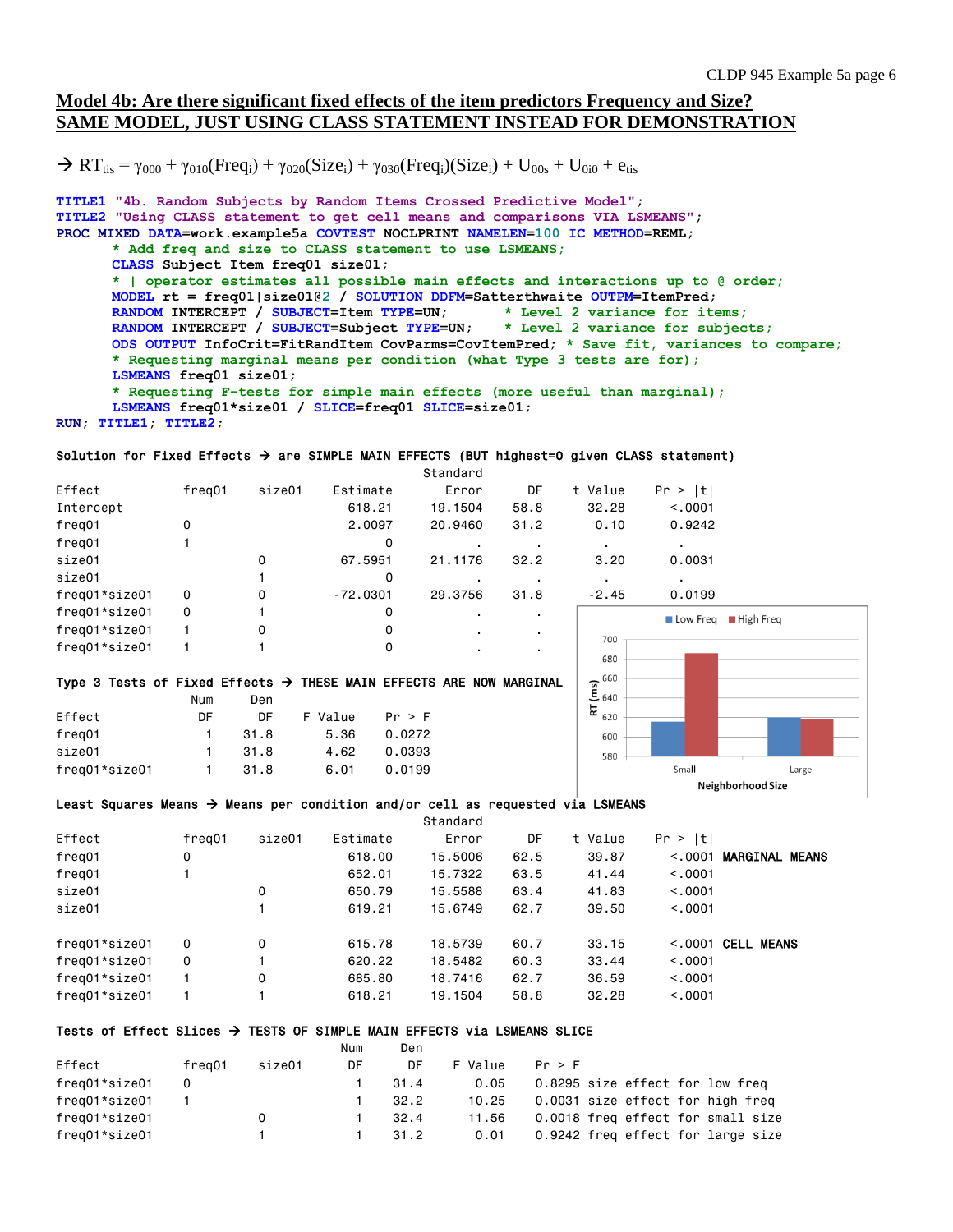### **Model 5: Should items still be treated as a random effect?**

Is there still significant variance in mean RT across items after controlling for frequency and size?

```
\rightarrow RT_{\text{tis}} = \gamma_{000} + \gamma_{010}(Freq_i) + \gamma_{020}(Size_i) + \gamma_{030}(Freq_i)(Size_i) + U_{00s} + etis
TITLE1 "5. Drop Random Item Intercept?";
PROC MIXED DATA=work.example5a COVTEST NOCLPRINT NAMELEN=100 IC METHOD=REML;
      CLASS Subject Item;
      MODEL rt = freq01|size01@2 / SOLUTION DDFM=Satterthwaite;
      RANDOM INTERCEPT / SUBJECT=Subject TYPE=UN; * Level 2 variance for subjects ONLY;<br>ODS OUTPUT InfoCrit=FitNoRandItem; * Save fit to compare;
      ODS OUTPUT InfoCrit=FitNoRandItem;
RUN; TITLE1;
              Covariance Parameter Estimates
                             Standard Z
Cov Parm Subject Estimate Error Value Pr > Z
UN(1,1) subject 5171.97 1302.28 3.97 <.0001
Residual 15688 603.61 25.99 <.0001
  Null Model Likelihood Ratio Test
    DF Chi-Square Pr > ChiSq
     1 292.19 <.0001
                       Information Criteria
Neg2LogLike Parms AIC AICC HQIC BIC CAIC
    17466.4 2 17470.4 17470.4 17471.6 17473.7 17475.7
                  Solution for Fixed Effects
                      Standard<br>Error
Effect Estimate Error DF t Value Pr > |t|
Intercept 614.64 13.3976 54.8 45.88 <.0001
freq01 62.5713 9.5910 1352 6.52 <.0001
size01 5.4273 9.2634 1351 0.59 0.5580
freq01*size01 -64.6343 13.4592 1351 -4.80 <.0001
        Type 3 Tests of Fixed Effects
           Num Den
Effect DF DF F Value Pr > F
freq01 1 1351 20.22 <.0001
size01 1 1351 15.97 <.0001
freq*size 1 1351 23.06 <.0001
```
## **Is there still significant item variance remaining?**

**\* Calculate difference in model fit relative to random subjects and items predictive model; %***FitTest***(FitFewer=FitNoRandItem, FitMore=FitRandItem);**

Likelihood Ratio Test for FitNoRandItem vs. FitRandItem

|               | Neg2Log |       |         |            |         |        |                |  |  |  |
|---------------|---------|-------|---------|------------|---------|--------|----------------|--|--|--|
| Name          | Like    | Parms | AIC     | <b>BIC</b> | DevDiff | DFdiff | Pvalue         |  |  |  |
| FitNoRandItem | 17466.4 | 2     | 17470.4 | 17473.7    |         |        |                |  |  |  |
| FitRandItem   | 17402.4 |       | 17408.4 | 17402.4    | 63.9914 |        | $1.2212E - 15$ |  |  |  |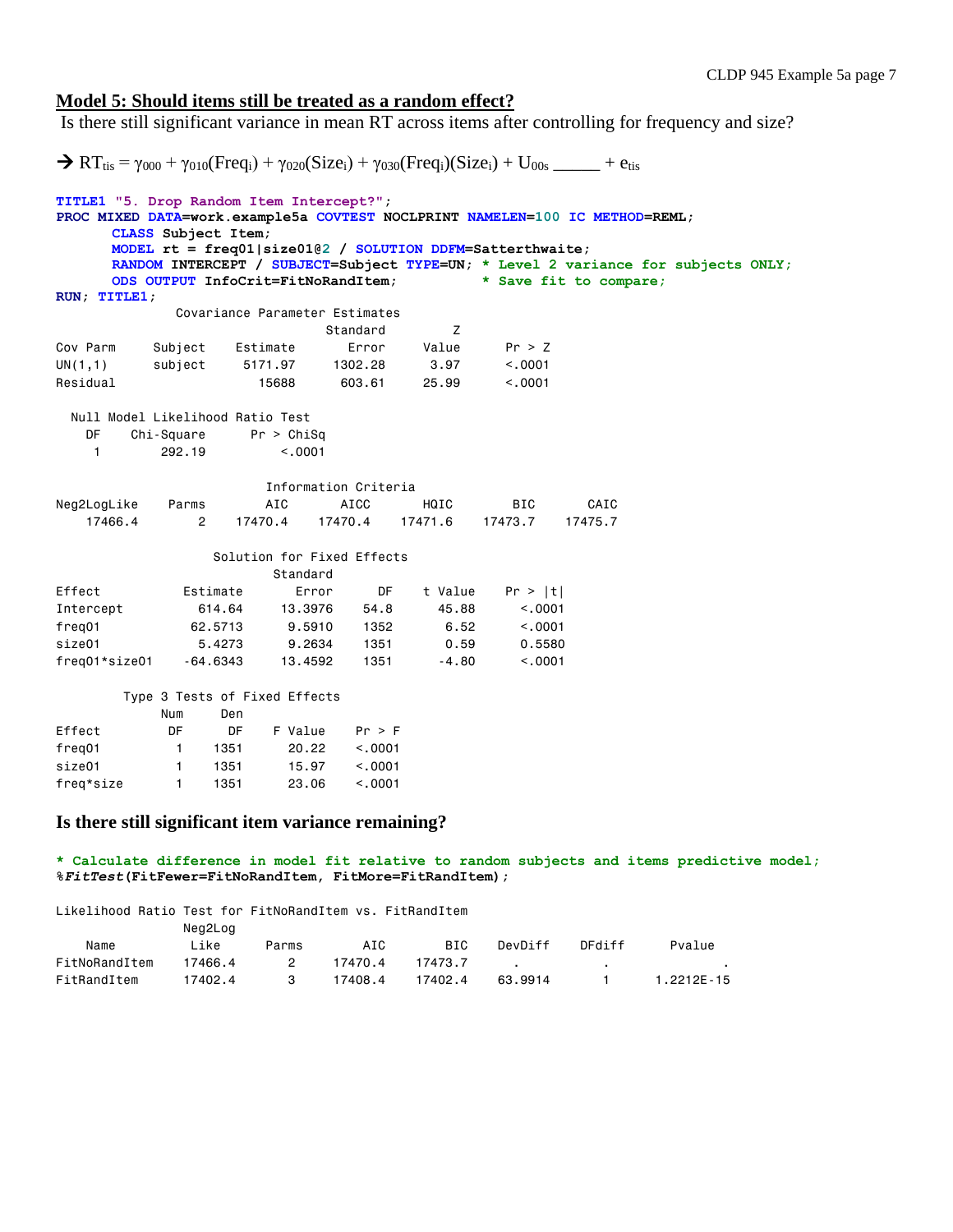### **Model 6: Is there a significant random subject slope for the item predictor of frequency?**

| TITLE1 "6. Random Slope for Effect of Freq over Subjects"; |                         |                                                             |                      |                         |            | PROC MIXED DATA=work.example5a COVTEST NOCLPRINT NAMELEN=100 IC METHOD=REML; |
|------------------------------------------------------------|-------------------------|-------------------------------------------------------------|----------------------|-------------------------|------------|------------------------------------------------------------------------------|
|                                                            | CLASS Subject Item;     |                                                             |                      |                         |            |                                                                              |
|                                                            |                         | MODEL $rt = freq01 size01@2 / SOLUTION$ DDFM=Satterthwaite; |                      |                         |            |                                                                              |
|                                                            | <b>RANDOM INTERCEPT</b> |                                                             |                      | / SUBJECT=Item TYPE=UN; |            | * Level 2 variance for items:                                                |
|                                                            |                         | RANDOM INTERCEPT freq01 / SUBJECT=Subject TYPE=UN;          |                      |                         |            | * Level 2 variances for subjects;                                            |
|                                                            |                         | ODS OUTPUT InfoCrit=FitRandFreq;                            |                      |                         |            | * Save fit to compare;                                                       |
| RUN; TITLE1; TITLE2;                                       |                         |                                                             |                      |                         |            |                                                                              |
|                                                            |                         | Covariance Parameter Estimates                              |                      |                         |            |                                                                              |
|                                                            |                         |                                                             | Standard             | Z                       |            |                                                                              |
| Cov Parm                                                   | Subject                 | Estimate                                                    | Error                | Value                   | Pr Z       |                                                                              |
| UN(1,1)                                                    | item                    | 1700.03                                                     | 527.91               | 3.22                    |            | 0.0006 Residual item variance after predictors                               |
| UN(1,1)                                                    | subject                 |                                                             | 5231.22 1307.42      | 4.00                    |            | <.0001 Variance over SUBJECTS in mean RT @ freq=0                            |
| UN(2,1)                                                    |                         |                                                             | 571.78               | 1.85                    |            | 0.0642 Intercept, freq slope covariance                                      |
| UN(2, 2)                                                   | subject                 | 371.65                                                      | 447.45               | 0.83                    |            | 0.2031 Random freq slope variance over subjects                              |
| Residual                                                   |                         | 14244                                                       | 563.58               | 25.28                   |            | <.0001 Leftover trial-to-trial residual variance                             |
|                                                            |                         |                                                             | Information Criteria |                         |            |                                                                              |
| Neg2LogLike                                                | Parms                   | AIC                                                         | AICC                 | HQIC                    | <b>BIC</b> | CAIC                                                                         |
| 17397.6                                                    | 5                       | 17407.6                                                     | 17407.6              | 17397.6                 | 17397.6    | 17402.6                                                                      |
|                                                            |                         | Solution for Fixed Effects                                  |                      |                         |            |                                                                              |
|                                                            |                         | Standard                                                    |                      |                         |            |                                                                              |
| Effect                                                     | Estimate                |                                                             | Error<br>DF          | t Value                 | Pr >  t    |                                                                              |
| Intercept                                                  |                         | 615.85<br>17,9378                                           | 55.8                 | 34.33                   | < 0.001    |                                                                              |
| freg01                                                     |                         | 69.8447                                                     | 20,8577<br>33.5      | 3.35                    | 0.0020     |                                                                              |
| size01                                                     |                         | 4.4434                                                      | 31.4<br>20,4461      | 0.22                    | 0.8294     |                                                                              |
| freg01*size01                                              | $-72,0683$              |                                                             | 31.8<br>29,4136      | $-2.45$                 | 0.0200     |                                                                              |

## **Does the effect of frequency vary over subjects?**

**\* Calculate difference in model fit relative to random subjects and items predictive model; %***FitTest***(FitFewer=FitRandItem, FitMore=FitRandFreq);**

| Likelihood Ratio Test for FitRandItem vs. FitRandSize |         |       |         |         |          |        |         |  |  |  |  |
|-------------------------------------------------------|---------|-------|---------|---------|----------|--------|---------|--|--|--|--|
|                                                       | Neg2Log |       |         |         |          |        |         |  |  |  |  |
| Name                                                  | Like    | Parms | AIC     | BIC     | DevDiff  | DFdiff | Pvalue  |  |  |  |  |
| FitRandItem                                           | 17402.4 | 3     | 17408.4 | 17402.4 |          | $\sim$ |         |  |  |  |  |
| FitRandSize                                           | 17402.4 | 5     | 17412.4 | 17402.4 | 0.081671 |        | 0.95999 |  |  |  |  |

# **Calculate 95% random effects confidence intervals for the frequency effect across subjects: 95% CI = fixed effect ± 1.96\*SQRT(variance)**

Subject Frequency Slope CI =  $69.84 \pm 1.96*$  SQRT(371.65) = 32 to 107 *95% of the individual subject simple frequency slopes are expected to fall between 32 and 107 ms*

**Writing out a single-level combined equation for this last model to illustrate the random slopes:**  $RT_{tis} = \gamma_{000} + \gamma_{010} (Freq_i) + \gamma_{020} (Size_i) + \gamma_{030} (Freq_i) (Size_i) + U_{00s} + U_{01s} (Freq_i) + U_{0i0} + e_{tis}$ 

 $RT_{\text{tis}} = 615.85 + (69.84*Freq_i) + (4.44*Size_i) + (-72.07*Freq_i*Size_i)$ 

| $+ U_{00s}$            | $\rightarrow$ increment to <i>mean RT</i> depending on which subject after controlling for NOTHING               |
|------------------------|------------------------------------------------------------------------------------------------------------------|
| $+U_{0i0}$             | $\rightarrow$ increment to <i>mean RT</i> depending on which item after controlling for freq and size            |
|                        | $+ U_{01s}$ (Freq <sub>i</sub> ) $\rightarrow$ increment to <i>slope of frequency</i> depending on which subject |
| $+$ $e$ <sub>tis</sub> | $\rightarrow$ increment to <i>trial RT</i> depending on which trial after controlling for everything             |